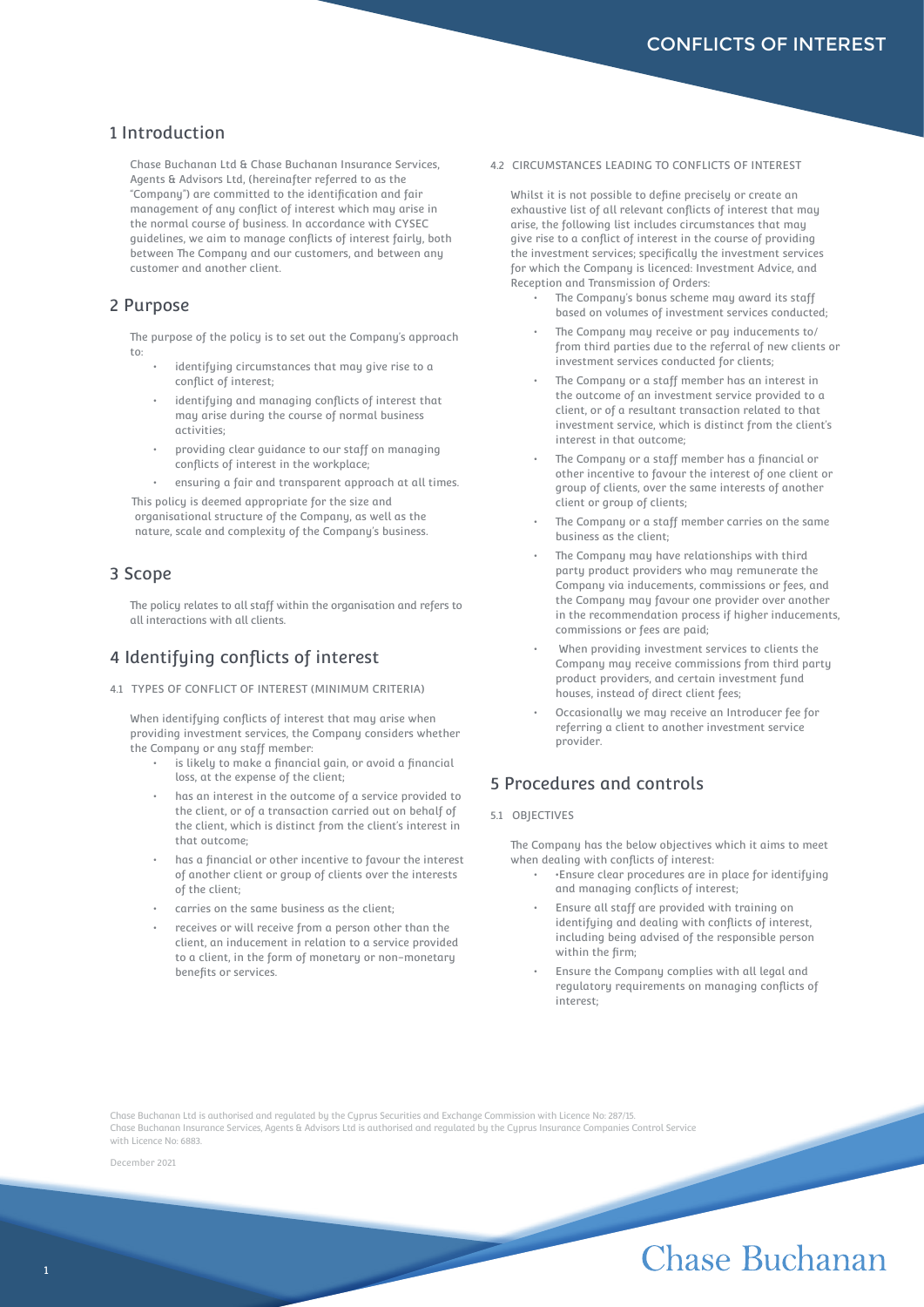- Ensure any conflict, including potential conflicts, are recorded and continuously monitored, including any risks associated with such conflicts;
- To maintain and operate effective organisational and administrative arrangements with a view to taking all reasonable steps to prevent conflicts of interest;
- If the mitigating measures and controls used to prevent conflicts of interest are not successful in preventing risk to clients, the Company will disclose the nature and sources of the conflict before undertaking any business relationship with the client(s);
- To ensure this Conflicts of Interest policy is updated and maintained in accordance with legal and regulatory requirements and any updates are communicated to staff in a timely manner.

### 5.2 PROCEDURES AND CONTROLS

Below is a non-exhaustive summary of the procedures and controls we have in place to identify and manage conflicts of interest:

#### 5.2.1 EXCHANGE OF INFORMATION

- The Company has effective and robust procedures to prevent and control the flow and exchange of information within the Company and between staff members involved in activities where there is a risk of a conflict of interest;
- Access to confidential information is restricted to staff members that have a proper requirement due to the nature of their role or business activity;
- The Company complies with all laws and regulations on the handling of information and procedures are in place for the use, storage and retention of the information.

#### 5.2.2 SEPARATE SUPERVISION

For staff members of two or more departments within the Company, where by working together a conflict of interest could occur, these departments have clear separation of duties as well as separate supervisory procedures and management.

#### 5.2.3 REMUNERATION

- There is no direct link between remuneration of staff engaged in one activity and staff engaged in another activity where a conflict of interest may arise in relation to those activities.
- Staff members open to conflicts of interest in their role or business activities are not subject to commissions or bonuses that are performance related.
- Where the Company receives commission from third party product providers and investment fund houses, investment advice will be strictly monitored to ensure recommendations are made in line with the clients' objectives, and there is no financial incentive to offer one product over another.

• Incentives or bonuses offered to staff are strictly monitored by management to ensure that conflicts of interest are not a deciding factor and cannot be misconstrued as such.

#### 5.2.4 INTERNAL POLICIES

- The Company will prevent or control the simultaneous or sequential involvement of any staff member in separate departments, activities or investment services where such involvement may impair the proper management of conflicts of interest.
- The Company will prevent or limit any staff member from exercising inappropriate influence over the way another staff member carries out investment services or activities.
- The Company maintains an Investment Committee that approves the product providers and investment funds that may be used for the provision of investment services.
- The Company's Investment Advice Department that will ensure strict implementation of assessment of suitability and adequately monitor investment advice to clients. Where possible, more than one product will be recommended for the client to consider.
- The Company has an Inducements Policy that is designed to limit conflicts of interest arising by the giving and receiving of inducements.
- The Company has a Personal Account Dealing policy that is designed to prevent any staff member being involved in activities that may give rise to a conflict of interest in relation to their own investments.
- The Company's Compliance Department will monitor all policies relating to conflict of interest and report regularly to the Board of Directors.
- Staff members are prohibited from having external business interests, or direct/indirect interests in financial instruments, that conflict with the interests of the company, without the approval of the Company's Board of Directors.
- Staff members are prohibited from recommending investment services that are unnecessary or unreasonable, cannot be adequately explained or justified, or aim to increase the commission received from third parties, and do not aim to serve the client's best interests or objectives.
- Staff members are prohibited from accepting gifts, promotions, discounts or any other monetary benefit in kind from clients or third parties that may create conflicts of interest, without prior approval from the Company.
- Staff members are trained on the conflict of interest policy and are required to sign an annual declaration to confirm their understanding and compliance.
- The Company engages internal auditors that report to the Board of Directors, to ensure all controls are maintained.

Chase Buchanan Ltd is authorised and regulated by the Cyprus Securities and Exchange Commission with Licence No: 287/15. Chase Buchanan Insurance Services, Agents & Advisors Ltd is authorised and regulated by the Cyprus Insurance Companies Control Service with Licence No: 6883.

December 2021

# Chase Buchanan